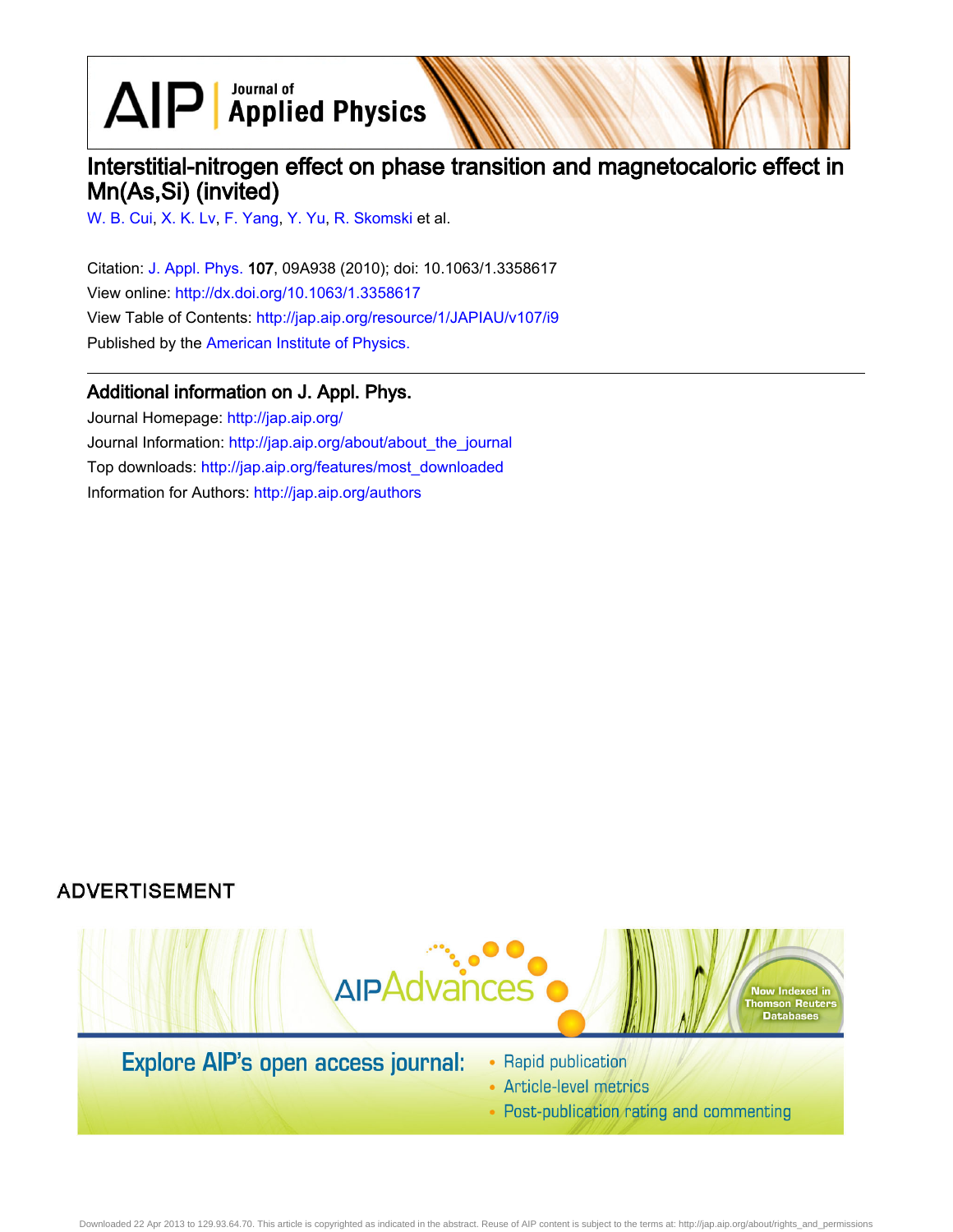## **[Interstitial-nitrogen effect on phase transition and magnetocaloric effect in](http://dx.doi.org/10.1063/1.3358617) Mn**"**As,Si**… "**[invited](http://dx.doi.org/10.1063/1.3358617)**…

W. B. Cui,<sup>1</sup> X. K. Lv,<sup>1</sup> F. Yang,<sup>1</sup> Y. Yu,<sup>2</sup> R. Skomski,<sup>2</sup> X. G. Zhao,<sup>1</sup> W. Liu,<sup>1,2,a)</sup> and Z. D. Zhang<sup>1</sup>

1 *Shenyang National Laboratory for Materials Science, Institute of Metal Research and International Center for Materials Physics, Chinese Academy of Sciences, Shenyang 110016, People's Republic of China* 2 *Department of Physics and Astronomy and Nebraska Center for Materials and Nanoscience, University of Nebraska, Lincoln, Nebraska 68588-0113 USA*

Presented 19 January 2010; received 2 November 2009; accepted 2 December 2009; published online 3 May 2010)

The effect of interstitial nitrogen on the phase transition and magnetocaloric behavior of MnAs<sub>1-x</sub>Si<sub>x</sub>N<sub>δ</sub> (x=0.03, 0.06, and 0.09) is investigated. The interstitial nitrogen atoms cause the step-scanned x-ray diffraction peaks to shift toward lower angles and lower the Curie temperature, whereas silicon addition increases the Curie temperature to near room temperature. The thermal hysteresis is reduced to nearly 0 in MnAs<sub>1−x</sub>Si<sub>x</sub>N<sub>δ</sub>, which is beneficial to practical applications. For a field change of 5 T, the largest magnetic entropy change and refrigerant capacity are 14.6 J kg<sup>-1</sup> K<sup>-1</sup> at 247 K and 360 J kg<sup>-1</sup>, which is slightly higher than the entropy change in the parent alloy. Finally, we briefly discuss the occurrence and origin of the "virgin effect" in MnAs. © *2010 American Institute of Physics*. doi[:10.1063/1.3358617](http://dx.doi.org/10.1063/1.3358617)

#### **I. INTRODUCTION**

The magnetocaloric effect (MCE) means the isothermal entropy changes in a magnetic field and adiabatically changes the temperature. Magnetic refrigeration is a technology with the potential to partially replace commonly used gas-compression/expansion technology which suffers from low efficiency and from environmental concerns. In order to realize this aim, it is important to explore compounds with large entropy change  $\Delta S_{\text{max}}$  near room temperature. Compounds with Curie temperatures  $T_c$  around room temperature have therefore attracted particular interest. A suitable starting material is MnAs, characterized by  $T_c = 318$  K and  $\Delta S_{\text{max}}$  $\approx$  40 J kg<sup>-1</sup> K<sup>-1</sup> under a field change of 5 T, and by a firstorder transition from a hexagonal phase with ferromagnetic order to an orthorhombic phase with paramagnetic spin structure.<sup>1</sup>

One way to tune the Curie temperature and thermal hysteresis of MnAs is to use atomic substitutions. However, the MnAs system exhibits a pronounced sensitivity to the lattice pressure and applied field, $3$  so that the atomic substitutions $4,5$  $4,5$  tend to yield, leads to the large thermal and magnetic hysteresis. Here we explore a different approach, namely, the use of interstitial atoms to control the Curie temperature and MCE of MnAs. There are the reports of the interstitial effects of hydrogen<sup>6</sup> and carbon<sup>7</sup> in  $La(Fe,Si)_{13}$ alloys. Our focus is on nitrogen interstitial with the primary aim of reducing hysteresis losses, and with the secondary aim of controlling the ordering temperature and the entropy in Mn(As, Si) alloys. Little work has been done on the magnetocaloric properties of interstitially modified MnAs, mostly on nitrogen in MnAs has not been considered in the literature so far.

#### **II. SCIENTIFIC BACKGROUND**

The MCE is caused by the entropy change  $\Delta S$  of a magnetic material in an external magnetic field  $B = \mu_0 H$ . High and low magnetic fields correspond to high and low degrees of magnetic order, respectively, and therefore to low and high entropies. Under adiabatic conditions,  $\Delta S$  must be compensated by the lattice entropy change which leads to the temperature change of the working medium. Quantitatively, the entropy is determined from the thermodynamic Maxwell relation

<span id="page-1-0"></span>
$$
\left(\frac{\partial S}{\partial B}\right)_T = \left(\frac{\partial M}{\partial T}\right)_B.
$$
\n(1)

For magnetization measurement made at temperature interval,  $\Delta S$  can be calculated by means of changing the Eq.  $(1)$  $(1)$  $(1)$ into the following form:

<span id="page-1-1"></span>
$$
\Delta S(T, \Delta B) = \int_0^B \left(\frac{\partial M}{\partial T}\right) dB
$$
\n(2a)

In order to transfer the continuous accumulation into discrete integration, Eq.  $(2a)$  $(2a)$  $(2a)$  can be written into the following form:

<span id="page-1-2"></span>
$$
\Delta S(T, \Delta B) = \sum_{i} \frac{M_i(T_i', B_i) - M_i(T_i, B_i)}{T_i' - T_i} \Delta B, \tag{2b}
$$

where  $M_i(T_i', B_i)$  and  $M_i(T_i, B_i)$  represent the value of magnetization at the temperature  $T_i'$  and  $T_i$  at a magnetic field  $B_i$ . *T* is the average temperature of  $T_i'$  and  $T_i$ . The  $\Delta B$  is the step of field increase. Equation  $(2b)$  $(2b)$  $(2b)$  shows that the magnetic entropy change is numerically equal to the integration area enclosed by isothermal magnetization curves at the initial working temperature and working final temperature. On the other hand, according to the second law of thermodynamics <sup>a)</sup>Electronic mail: wliu@imr.ac.cn.  $(\partial S/\partial T)_{B,p} = [C_p(T,B)]/T$ . Integration of this equation yields

Electronic mail: wliu@imr.ac.cn.

Downloaded 22 Apr 2013 to 129.93.64.70. This article is copyrighted as indicated in the abstract. Reuse of AIP content is subject to the terms at: http://jap.aip.org/about/rights\_and\_permissions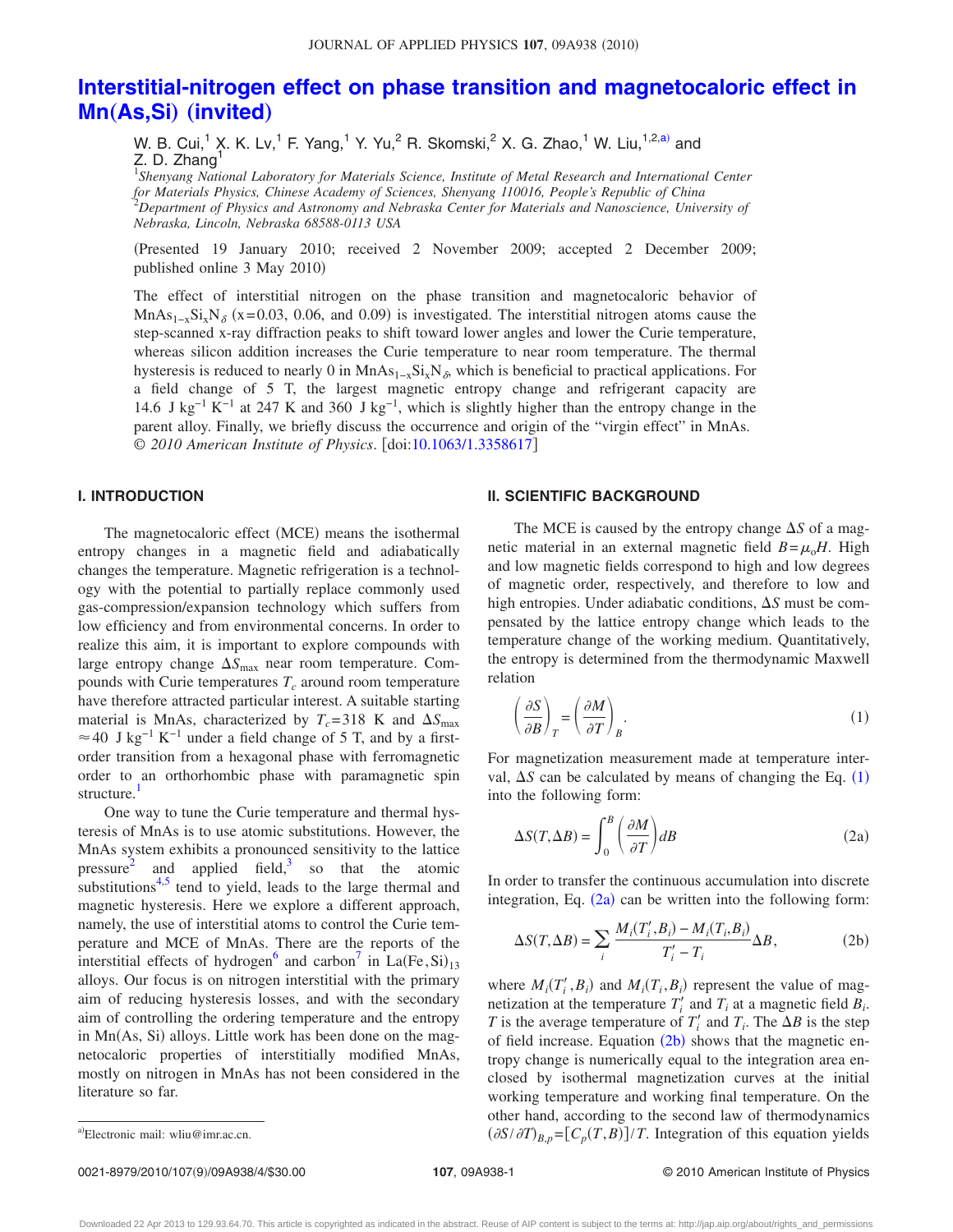<span id="page-2-0"></span>
$$
\Delta S(T,B) = \int_0^T \frac{C(T',B) - C(T',0)}{T'} dT', \tag{3}
$$

where  $C(T', B)$  and  $C(T, 0)$  are the values of the heat capacity measured in a field *B* and in 0 field, respectively.

Generally, for a second-order phase transition, either of the two methods mentioned above can be used. However, for a first-order phase transition, especially in a phase transition where magnetic transition is strongly correlated with structural transition, the values calculated by the two methods are different. The validity of Eq.  $(2)$  $(2)$  $(2)$  for calculating the magnetic entropy change it subject to controversy, $8,9$  $8,9$  and it is usually assumed that Eq.  $(3)$  $(3)$  $(3)$  yields a more accurate  $\Delta S$  than Eq.  $(2)$  $(2)$  $(2)$ . The reason is the coexistence of ferromagnetic and paramagnetic states with structural hysteresis and only approximately known volume fractions. However, the specific heat is often difficult to determine, so some efforts have be made to improve the calculation method based on Eq.  $(2)$  $(2)$  $(2)$ .<sup>[10](#page-4-9)</sup> In the present paper, the magnetic entropy change is calculated from Eq.  $(2)$  $(2)$  $(2)$  because the hysteresis is reduced to nearly 0 and the metamagnetism in MnAs<sub>1-x</sub>Si<sub>x</sub>N<sub>δ</sub> is virtually absent.

Another quantity used to evaluate the magnetocaloric properties is the refrigerant capacity (RC) which means the max heat can be extract in a refrigeration process. Generally, there are two ways to determine RC. One is to numerically integrate the area under  $\Delta S$  in the  $\Delta S(T)$  curve, using the temperature at half-maximum of the  $\Delta S$  peak value as the integration limit. $11$  The second one is the method proposed by Wood and Porter.<sup>12</sup> Wood and Potter defined there RC for a reversible refrigeration cycle operating between the temperature of the hot reservoir and the temperature of the cold reservoir as  $RC = \Delta S_m \Delta T$ , where  $\Delta S_m$  is the magnetic entropy change at the hot and cold ends of the cycle and  $\Delta T = T_h$ −*Tc*. According to this approach, for a given magnetic refrigerant the optimum refrigeration cycle occurs when the quantity  $\Delta S_m \Delta T$  is max. In the present paper, the RC values are calculated by the first method.

#### **III. EXPERIMENTAL METHODS**

The MnAs<sub>1-x</sub>Si<sub>x</sub>N<sub>δ</sub> compounds (x=0.03, 0.06, and 0.09) are prepared by mechanical alloying Mn, As, and  $Si<sub>3</sub>N<sub>4</sub>$ mixed powders with purity higher than 99.9%, in order to avoid the volatilization of As and time-exhausting solid-state reaction. The interstitial nitrogen atoms are introduced by  $Si<sub>3</sub>N<sub>4</sub>$ . Mixtures of 10 g were sealed in hardened stainless steel vials with stainless steel balls of 12 mm diameter in a glove box filled with high purity argon. The mechanically alloyed powders were annealed at 773 K for 2 h and then annealed at 923 K for 2 h in vacuum better than 10−3 Pa. X-ray diffraction (XRD) analysis was conducted using Cu K $\alpha$  radiation with a Rigaku D/Max- $\gamma$ A diffractometer equipped with a graphite crystal monochromator. The magnetic properties were measured using a superconducting quantum interference device with fields up to 5 T.

#### **IV. RESULTS AND DISCUSSION**

The XRD patterns shown in Fig.  $1(a)$  $1(a)$  indicate that the MnAs<sub>1-x</sub>Si<sub>x</sub>N<sub>δ</sub> (x=0.03, 0.06, and 0.09) alloys crystallize in

<span id="page-2-1"></span>

FIG. 1. Structure of MnAs<sub>1-x</sub>Si<sub>x</sub>N<sub>δ</sub>: (a) XRD patterns of MnAs<sub>1-x</sub>Si<sub>x</sub>N<sub>δ</sub>  $(x=0.03, 0.06,$  and 0.09) and (b) step-scanned XRD patterns from 31.7° to 32.5° and from 42.1° to 42.7° at room temperature for  $MnAs_{1-x}Si_x$  (white symbols) and  $MnAs_{1-x}Si_xN_\delta$  (x=0.03, 0.06, and 0.09, black symbols).

orthorhombic MnP-type structure. It is known that the alloys with MnP-type structure are paramagnetic which means that the Curie temperature of these nitrides is below room temperature. Increasing the Si content leads to a change from a paramagnetic state with MnP-type structure in  $MnAs<sub>0.97</sub>Si<sub>0.03</sub>$ and  $MnAs<sub>0.94</sub>Si<sub>0.06</sub>$  to a ferromagnetic state with NiAs-type structure in  $MnAs<sub>0.91</sub>Si<sub>0.09</sub>$  $MnAs<sub>0.91</sub>Si<sub>0.09</sub>$  $MnAs<sub>0.91</sub>Si<sub>0.09</sub>$  at room temperature.<sup>13</sup> Fig. 1(b) compares the step-scanned XRD patterns of MnAs<sub>1-x</sub>Si<sub>x</sub>N<sub>δ</sub>  $(x=0.03, 0.06,$  and  $(0.09)$  alloys with those of their parent alloys. Compared to the parent alloys, $13$  XRD peaks of  $MnAs<sub>1-x</sub>Si<sub>x</sub>N<sub>δ</sub>$  (x=0.03, 0.06, and 0.09) shifts to low angles due to the lattice expansion, which indicates that the nitrogen atoms occupy interstitial sites. With increasing silicon content, the diffraction peaks of both parent alloys and nitrides moves to higher angles which is because small-sized Si atoms occupy the Mn sites. But the shift is less visible than that caused by introduction of nitrogen.

Figure [2](#page-2-2) illustrates the position of the interstitial sites in the orthorhombic $14$  and hexagonal structures. The orthorhombic structure is complicated, as indicated in Fig.  $2(a)$  $2(a)$ . The possible sites that interstitial nitrogen atoms occupy are proposed to be the centers of distorted tetrahedron which consists of two Mn atoms as the two poles and three As atoms constituting the basal planes. Each orthorhombic cell contains four interstitial sites. However, the hexagonal structure is comparably simple. The possible sites are the center

<span id="page-2-2"></span>

FIG. 2. (Color online) Schematic crystal structures: orthorhombic (a) Ref.  $8$  and hexagonal (b) structures. In (a) red lines stand for the six edges of distorted pyramid. The blue lines are four edges of basal plane. In (b) the red line consists of the space where the interstitial atoms occupy.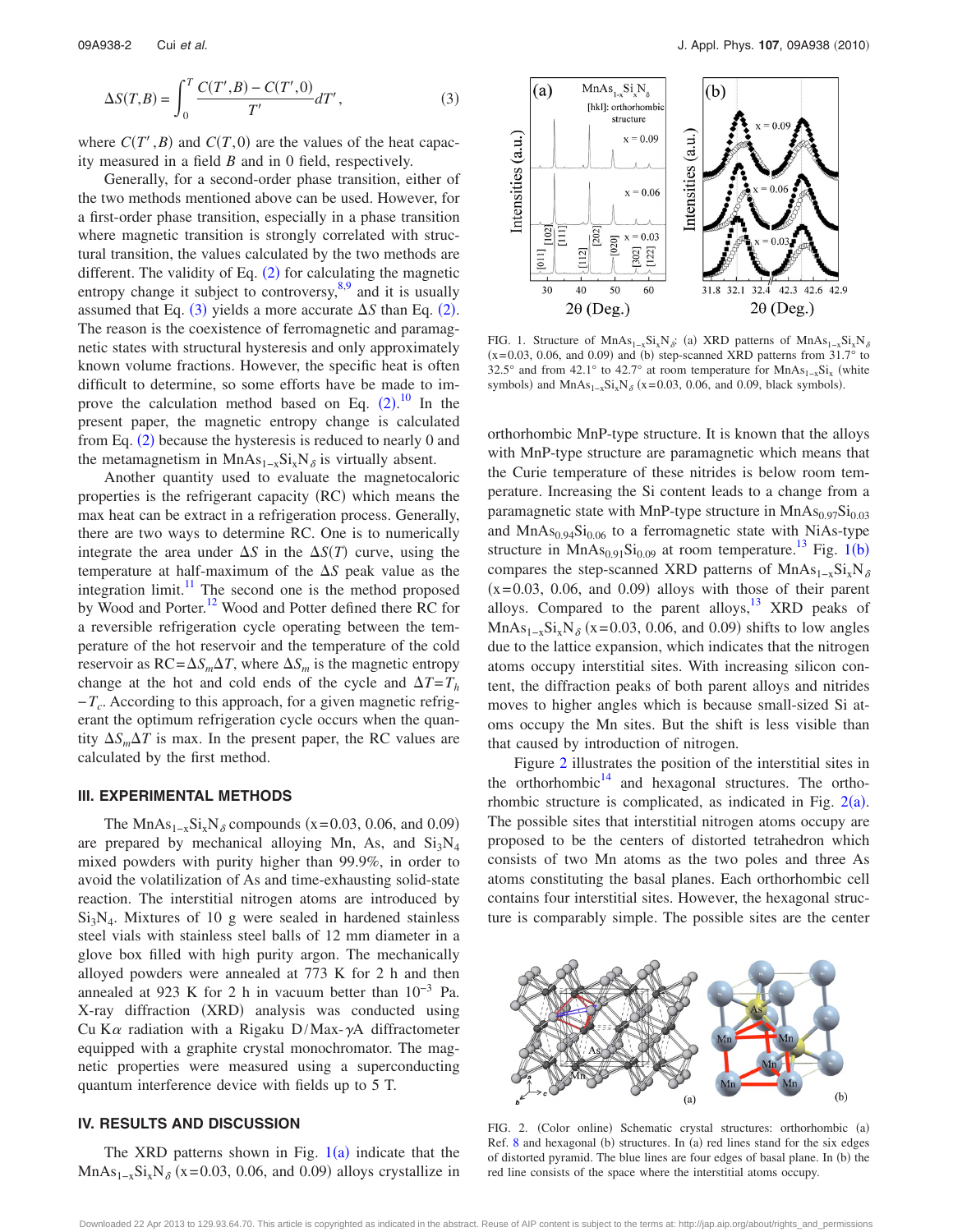<span id="page-3-0"></span>

FIG. 3. (Color online) Temperature dependences of magnetization for MnAs<sub>1-x</sub>Si<sub>x</sub>N<sub>δ</sub> (x=0.03, 0.06, and 0.09) at 0.01 T. The closed and open symbols represent the heating and cooling processes, respectively. The inset shows the silicon content dependence of Curie temperature of  $MnAs<sub>1-x</sub>Si<sub>x</sub>N<sub>δ</sub>$  and  $MnAs<sub>1-x</sub>Si<sub>x</sub>$  (x=0.03, 0.06, and 0.09). The Curie temperature is determined during heating.

of prism, which is constituted of six Mn atoms. Each hexagonal primary cell contains two largest interstitial sites.

Figure [3](#page-3-0) shows the temperature dependence of the magnetization of  $MnAs_{1-x}Si_xN_\delta$  (x=0.03, 0.06, and 0.09) in a field of 0.01 T. With increasing silicon content, the Curie temperature increases from 245 K for  $MnAs<sub>0.97</sub>Si<sub>0.03</sub>N<sub>δ</sub>$  to 280 K for  $MnAs<sub>0.91</sub>Si<sub>0.09</sub>N<sub>δ</sub>$ . Furthermore, the thermal hysteresis decreases gradually with increasing silicon content and approaches 0 in  $MnAs<sub>0.91</sub>Si<sub>0.09</sub>N<sub>δ</sub>$  which is beneficial for practical applications. The inset in Fig. [3](#page-3-0) compares the Curie temperatures  $T_c$  of the parent alloys with those of the corresponding nitrides. The Curie temperature of the nitrides is decreased by about 25 K for each alloy. Curie temperature changes due to interstitial and substitutional modification are widespread in magnetism, as exemplified by N and Si in  $Sm<sub>2</sub>Fe<sub>17</sub>$ . However, in the present case, it is hard to accurately determine the nitrogen content by mechanical alloying method. So, we just want to evaluate the order of nitrogen content. Gama *et al.*[2](#page-4-1) had established the relationship between pressure and the Curie temperature in MnAs alloys. Due to the reduction of Curie temperature of ferromagnetic hexagonal about 25 K by the introduced nitrogen atom, the corresponding lattice pressure change, about 1.2 kbar, can be obtained by linear fitting the pressure-Curie temperature relationship. The compressibility of MnAs alloy is estimated to be about  $5 \times 10^{-11}$ /Pa<sup>5</sup>. Therefore volumic change would be around  $8\times10^{-6}$ . Proposed that the abstract lattice volumic change by interstitial atoms should be proportional to the nitrogen ion atomic volume, the interstitial nitrogen content  $\delta$  should be the order of 1%. Because the reduction of Curie temperature in nitrides compared with that of those parent alloys is almost same independently with Si content, according to the above discussion, the interstitial nitrogen content would be almost unchanged in each nitride. The ratio of the number of interstitial sites over the number of Mn atoms in each cell of both two types of structure is 1:1. This means that during the phase transformation, nitrogen content is not

<span id="page-3-1"></span>

FIG. 4. (Color online) Temperature dependence of the magnetization of as-milled MnAs.

changed. This content is much lower than the nominal content. The extra nitrogen is proposed to form the impurities.

In mechanical-alloyed MnAs, the phase transition temperature in the first cooling process is lower than those mea-sured in subsequently cooling processes (see Fig. [4](#page-3-1)). By contrast, the phase transition temperature is always same for different heating processes. This phenomenon was named as "virgin effect" and ever reported in the MnFe(P, Si, Ge) system.<sup>15</sup> However, the origin of virgin effect is still not clear. With increasing Si content in  $Mn(As, Si)$  and  $Mn(As, Si)N_{\delta}$ , the thermal hysteresis is gradually and the virgin effect disappears in Mn(As, Si) and Mn(As, Si)N<sub> $\delta$ </sub>. So we propose that it is closely related to the first-order phase transition and dependent on strong magnetostructural interactions.

In a martensitic phase transition, the thermal hysteresis reflects the energy barrier during the phase transition. The thermal hysteresis in the first cooling and heating process is larger than that of the others, suggesting that in the first-time cooling process the paramagnetic orthorhombic phase is stable in a wider temperature range. Along with decreasing temperature, the cell volume is decreased from orthorhombic structure  $\begin{bmatrix} 132.7 \end{bmatrix}$   $\mathring{A}^3$  (Ref. [16](#page-4-15)) to hexagonal structure [129.86  $\AA^3$  (Ref. [17](#page-4-16))]. Our explanation is that some subgrains at the surface region exert the pressure to the adjacent grains in the inner part of the grains due to the cell contraction during the phase transition. There had been the report that the Curie temperature of MnAs alloy is decreased under pressure.<sup>[2](#page-4-1)</sup> The cell contraction leads to pressure from outer subgrains onto inner subgrains and lower transition temperature. In the following heating process experiencing the phase transition temperature, due to the structural relaxation and plastically deformation resulted from severe structural phase transition, the stress will be partially released. Therefore, in the subsequent cooling process, the pressure induced by the structural transition is not as severe as that in the first cooling, and a higher phase transition temperature is observed.

To investigate the influence of effect of interstitial nitrogen on the MCE,  $M(B)$  magnetization curves of MnAs<sub>1-x</sub>Si<sub>x</sub>N<sub> $\delta$ </sub> (x=0.03, 0.06, and 0.09) were measured near the Curie temperatures (Fig.  $5$ ). The magnetization increases rapidly in low fields and approaches it saturation value, in-